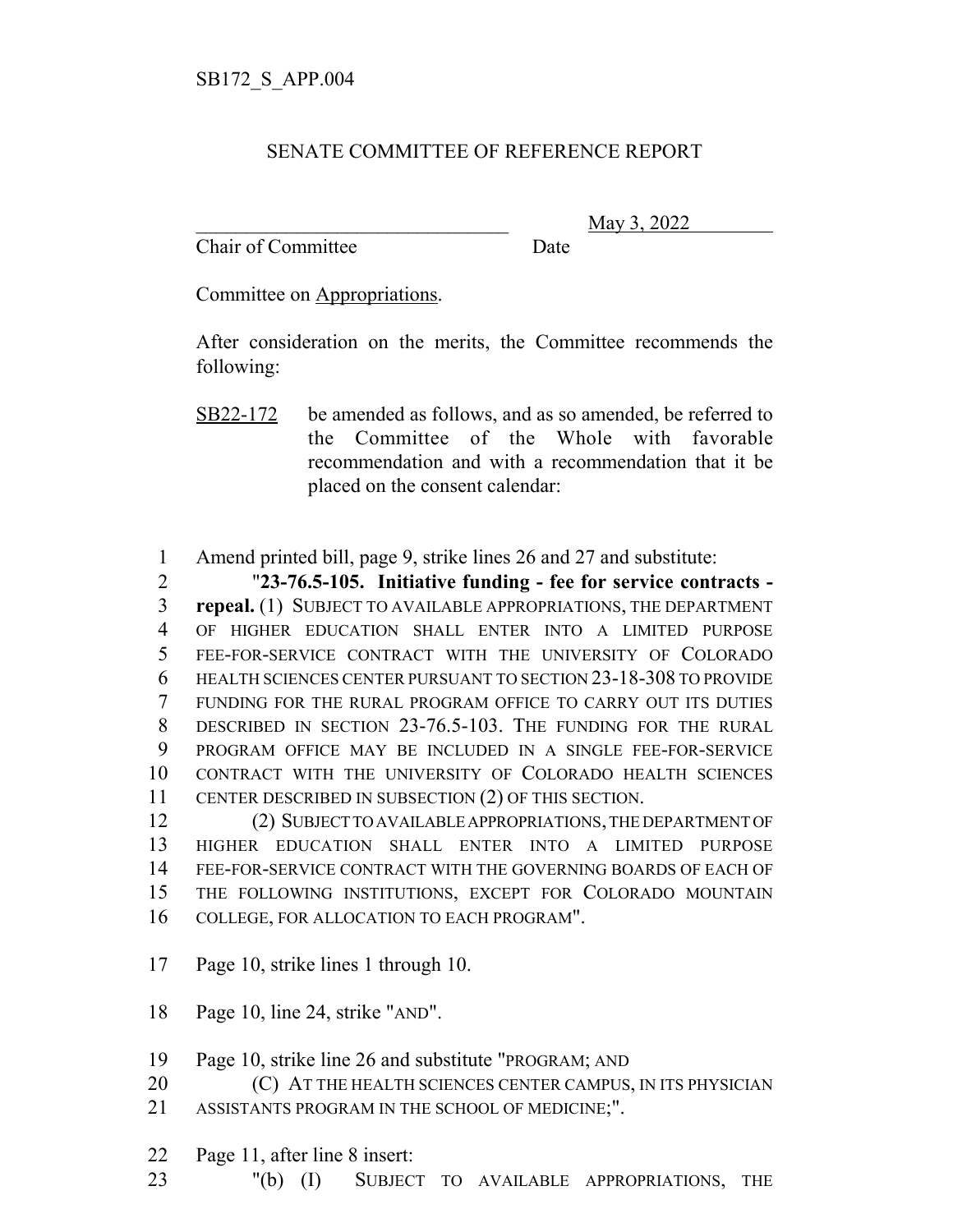DEPARTMENT OF HIGHER EDUCATION SHALL ALLOCATE MONEY TO

COLORADO MOUNTAIN COLLEGE TO ESTABLISH A RURAL TRACK IN ITS

- NURSING PROGRAM.".
- Page 11, line 9, strike "(b)" and substitute "(II)".

 Page 11, line 10, after "INSTITUTION" insert "AND THE DEPARTMENT OF HIGHER EDUCATION SHALL NOT ENTER INTO A LIMITED PURPOSE FEE-FOR-SERVICE CONTRACT WITH A GOVERNING BOARD OR ALLOCATE MONEY TO AN INSTITUTION".

9 Page 11, line 12, strike "(c) THIS SUBSECTION (2)" and substitute: 10 "(III) THIS SUBSECTION  $(2)(b)$ ".

Page 11, after line 12, insert:

 "**SECTION 3.** In Colorado Revised Statutes, 23-18-308, **add** 13  $(1)(i)$  as follows:

 **23-18-308. Fee-for-service contracts - limited purpose - repeal.** (1) Subject to available appropriations, the department shall enter into fee-for-service contracts for the following purposes:

 (j) THE COLORADO RURAL HEALTH-CARE WORKFORCE INITIATIVE ESTABLISHED IN ARTICLE 76.5 OF THIS TITLE 23, INCLUDING FOR HEALTH-CARE PROFESSIONALS RURAL TRACKS AT INSTITUTIONS OF HIGHER EDUCATION AND ADMINISTRATIVE COSTS AND EDUCATIONAL SUPPORT PROVIDED BY THE UNIVERSITY OF COLORADO'S SCHOOL OF MEDICINE'S RURAL PROGRAM.

 **SECTION 4. Appropriation.** (1) For the 2022-23 state fiscal year, \$1,135,000 is appropriated to the department of higher education. This appropriation is from the general fund. To implement this act, the department may use this appropriation for the college opportunity fund program to be used for limited purpose fee-for-service contracts with state institutions.

 (2) For the FY 2022-23 state fiscal year \$1,135,000 is appropriated to the department of higher education. This appropriation is from reappropriated funds received from the limited purpose fee-for-service contracts with state institutions under subsection (1) of this section. To implement this act, the department may use this appropriation as follows:

 (a) \$65,000 for the trustees of Adams state university for allocation to its nursing program;

 (b) \$65,000 for the trustees of Colorado Mesa university for allocation to its nursing program;

 (c) \$65,000 for the trustees of Metropolitan state university of Denver for allocation to its nursing program;